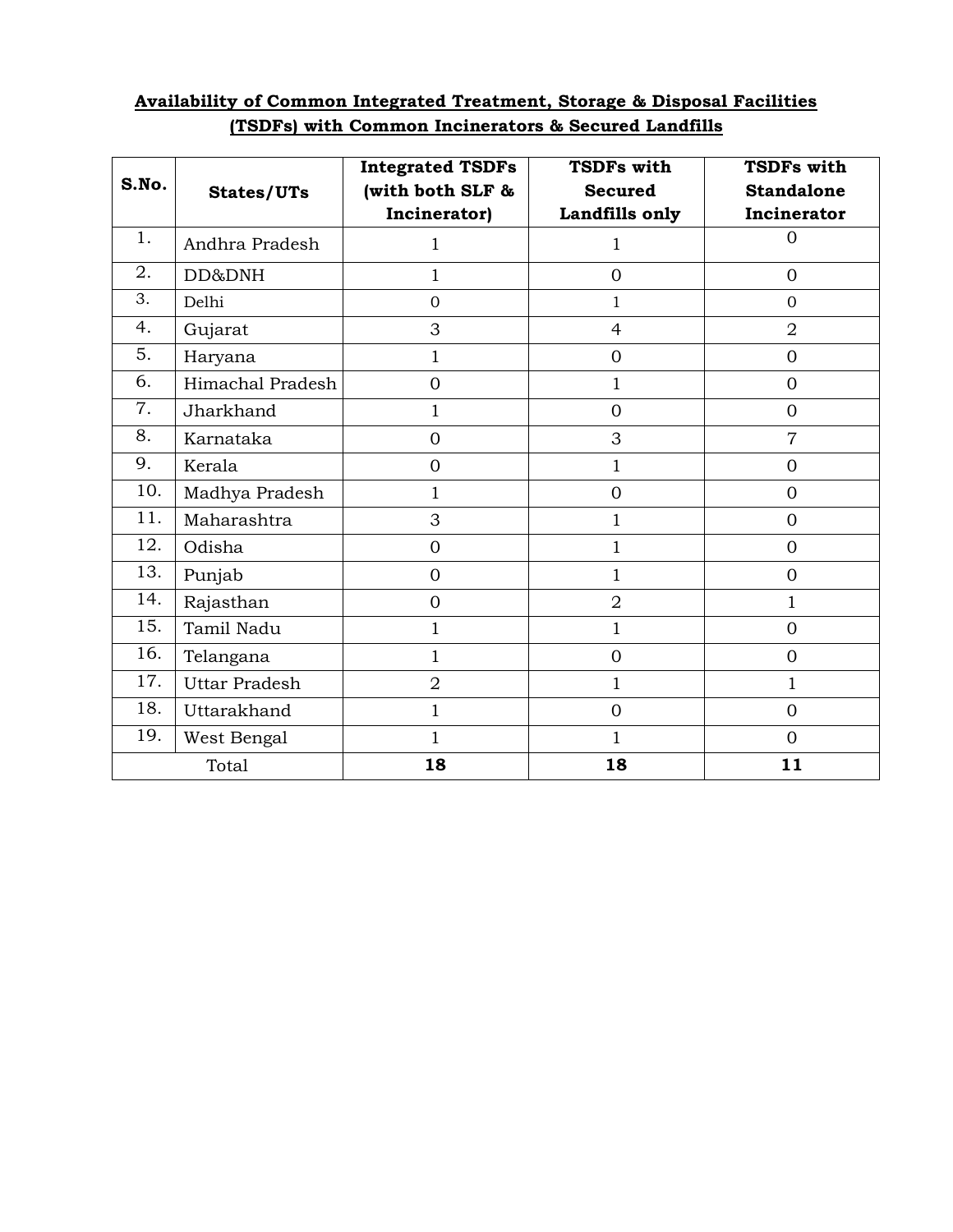| S.NO |                |                                                                                                                                                                                           |                                                                               |
|------|----------------|-------------------------------------------------------------------------------------------------------------------------------------------------------------------------------------------|-------------------------------------------------------------------------------|
|      | <b>State</b>   | <b>Name and Address of Common TSDF</b>                                                                                                                                                    | <b>Facility Type</b>                                                          |
| 1.   | Andhra         | M/s Coastal Waste Management Project,<br>Plot No:84/A, 84/B, Road No:20/5, E. Bonangi,<br>Parawada(M), Lankelapalem,<br>JNPC,<br>Visakhapatnam.                                           | Integrated Facility<br>(Both Secured landfill and<br>Incinerator)             |
| 2.   | <b>Pradesh</b> | M/s. Coastal Waste Management Project<br>(Unit-2), Sy. No. 20-2P1, 20-2P2, 20-2P3,<br>Ravinguntapalli Village<br>of Bojjanapalli<br>Grampanchayat, Rapur Mandal, SPSR Nellore<br>District | Secured land fill facility                                                    |
| 3.   |                | M/s Saurashtra Enviro Projects Pvt. Ltd.<br>Survey No 415, 417 & 418, Village Juna<br>Katariya, Tal Bhachau Dist Kutch                                                                    | Standalone Incinerator                                                        |
| 4.   |                | M/s Bharuch Enviro Infrastructure Ltd.<br>Plot<br>No.<br>$9701 - 16$ ,<br>GIDC,<br>Ankleshwar-393002 (Gujarat)                                                                            | Integrated Facility<br>(Both<br>Secured<br>landfill<br>and<br>Incinerator)    |
| 5.   |                | M/s Bharuch Enviro Infrastructure Ltd<br>Plot No D-43, GIDC, Dahej-392130 Gujarat                                                                                                         | Secured land fill facility                                                    |
| 6.   | Gujarat        | M/s Nandesari Environment Control Ltd.,<br>519-P, GIDC, Nandesari, Dist. Vadodara                                                                                                         | Integrated Facility (Both<br>Secured<br>landfill<br>and<br>Incinerator)       |
| 7.   |                | M/s<br>Vapi<br>Green<br>Enviro<br>Ltd.<br>Plot No: 4807, etc. Phase IV GIDC, Vapi, Dist:<br>Valsad, State: Gujarat.                                                                       | Secured land fill facility                                                    |
| 8.   |                | M/s<br>Gujarat<br>Maritime<br>Board,<br>Solid Waste Site, S.No. 325/1/1, Manar, Alang<br>Dist. Bhavnagar (GEPIL Unit Alang)                                                               | Integrated facility<br>(Both<br>Secured<br>landfill<br>and<br>Incinerator)    |
| 9.   |                | M/s Detox India Pvt. Ltd., Survey No. 383,384,<br>386/2, 401,409/2,410,411,412/1,412/2,<br>414/2,416,418,178 and 179 Village Juna<br>Kataria Bhachau, Kutch                               | Secured land fill facility                                                    |
| 10   |                | M/s Eco Care Infrastructures Pvt. Ltd.<br>S. No. 127/1, 127/2, 128, 132/1, 132/2, 131,<br>132/2/2, 125/6, 125/3, Village-Ghaspur, Tal-<br>Dasada,                                         | Secured land fill facility                                                    |
| 11   |                | M/s Detox India Pvt. Ltd<br>Plot no. D-2 CH/135, GIDC, Dahej - II, Taluka<br>Vagra, Dist: Bharuch                                                                                         | Standalone Incinerator                                                        |
| 12   | Haryana        | M/s Gujarat Env. Protection & Infrastructure<br>(Haryana) Pvt. Ltd.<br>Near<br>Pali Mohhabatabad Stone Crusher Zone, Pali,<br>Faridabad, Haryana                                          | Integrated<br>Facility<br>(Both<br>Secured<br>landfill<br>and<br>Incinerator) |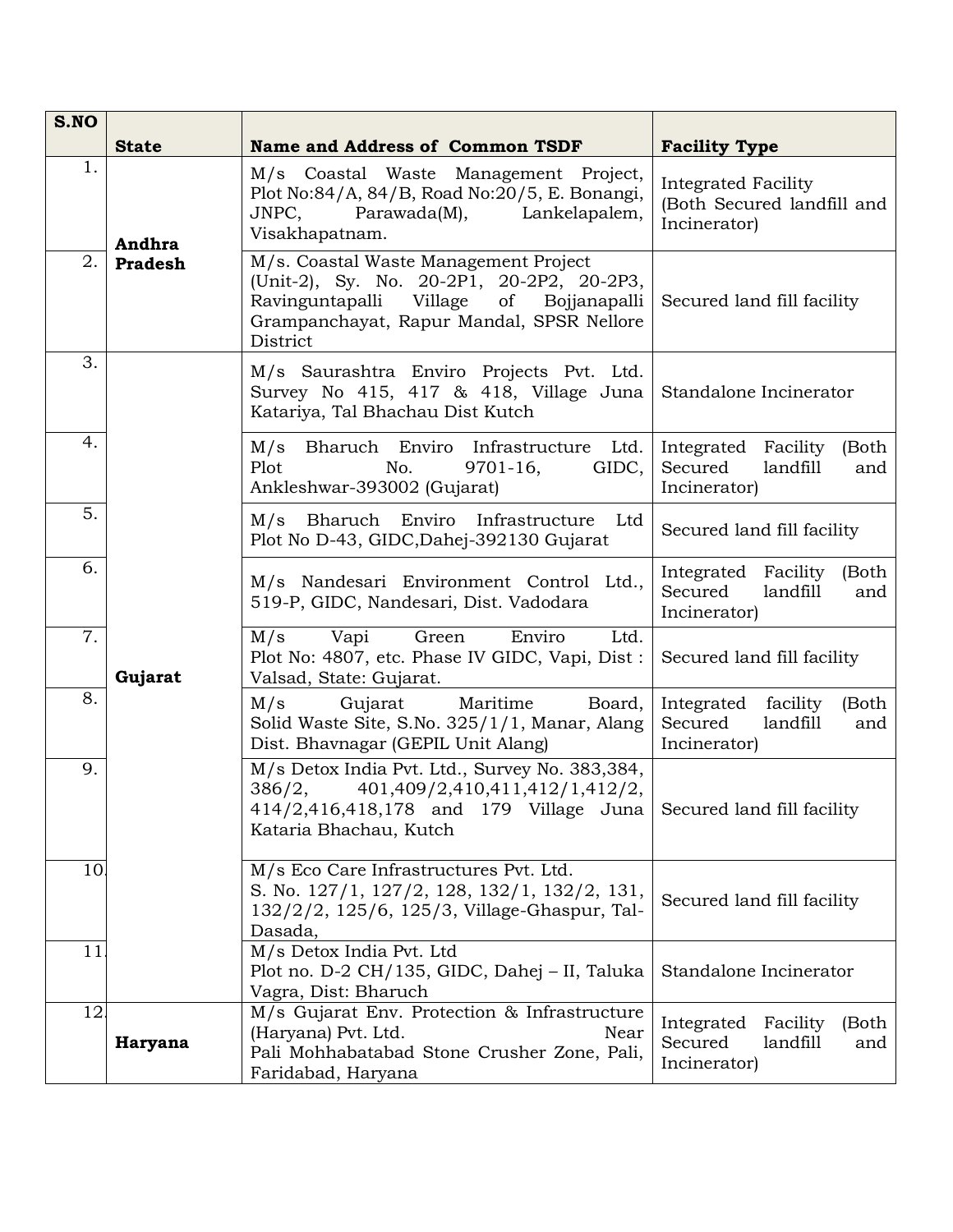| S.NO |                            |                                                                                                                                                                        |                                                                         |
|------|----------------------------|------------------------------------------------------------------------------------------------------------------------------------------------------------------------|-------------------------------------------------------------------------|
|      | <b>State</b>               | <b>Name and Address of Common TSDF</b>                                                                                                                                 | <b>Facility Type</b>                                                    |
| 13.  | Himachal<br><b>Pradesh</b> | M/s Shivalik Solid Waste Management Ltd.,<br>Vill. Majra, P.O. Dabhota. Ten. Nalagarh, Distt.<br>Solan (HP)                                                            | Secured land fill facility                                              |
| 14   | <b>Jharkhand</b>           | M/s Adityapur Auto Cluster (Ramky Enviro<br>Engineers Ltd.) Plot No.-43, Khata No-529,<br>Dungi Mouza, District-Saraikela-Kharswan,<br>Jharkhand-833210                | Integrated Facility (Both<br>Secured<br>landfill<br>and<br>Incinerator) |
| 15.  |                            | M/s Karnataka Waste Management Project<br>KIADB, Industrial Area, Dobbaspet, Nelamangal<br>Tq, Bangalore RuralDistt-562111                                             | Secured land fill facility                                              |
| 16   |                            | M/s Mother Earth Environ Tech Private Limited<br>Plot No 217, 2nd phase KIADB Industrial Area,<br>Harohalli, Kanakapura Taluk, Ramanagara<br>Distric, Bangalore-562112 | Secured land fill facility                                              |
| 17   |                            | M/s Mother Earth Environ Tech Private<br>Limited, Kadechur                                                                                                             | Secured land fill facility                                              |
| 18.  |                            | M/s Haat Incinerators India Pvt. Ltd.<br>#35 B&C, Jigani Industrial Area, Bangalore-<br>560105                                                                         | Standalone Incinerator                                                  |
| 19   | <b>Karnataka</b>           | M/s.<br>Century Refineries<br>(P)<br>Ltd.<br># 17 A&B, KIADB Indl. Area, Hoskote Taluk,<br>Bengaluru-562114                                                            | Standalone Incinerator                                                  |
| 20   |                            | Gomti<br>M/s<br>Incinco,<br># 3 - B-2, 1st Phase, KIADB Indl Area,<br>Kumbalgodu, Mysore Road, Bangalore - 560<br>074                                                  | Standalone Incinerator                                                  |
| 21   |                            | M/s Bangalore Incinerator Pvt. Ltd.,<br>No. 28, KIADB Industrial Area, Kallanayakana<br>Huthridurga<br>Village,<br>Hobli, Kunigal Taluk, Tumkur                        | Standalone Incinerator                                                  |
| 22   |                            | M/s Bangalore Eco Park (P) Ltd. No 2968,<br>KIADB Industrial Area, Sompura 1st Stage,<br>Nidavanda, Nelamangala, Bengaluru Rural<br>District.                          | Standalone Incinerator                                                  |
| 23.  |                            | E<br>Nano<br>M/s<br>Incintech,<br>Plot No., 342-B, of Harohalli Industrial Area, 2nd<br>Phase,<br>2nd Sector,<br>Ramanagar                                             | Standalone Incinerator                                                  |
| 24   |                            | M/s Century Eco Solution India Pvt. Ltd., Plot<br>and<br>No.<br>161 <sub>B</sub><br>1st<br>C,<br>Phase,<br>Vasanthnarasapura Indl. Area Tumakuru                       | Standalone Incinerator                                                  |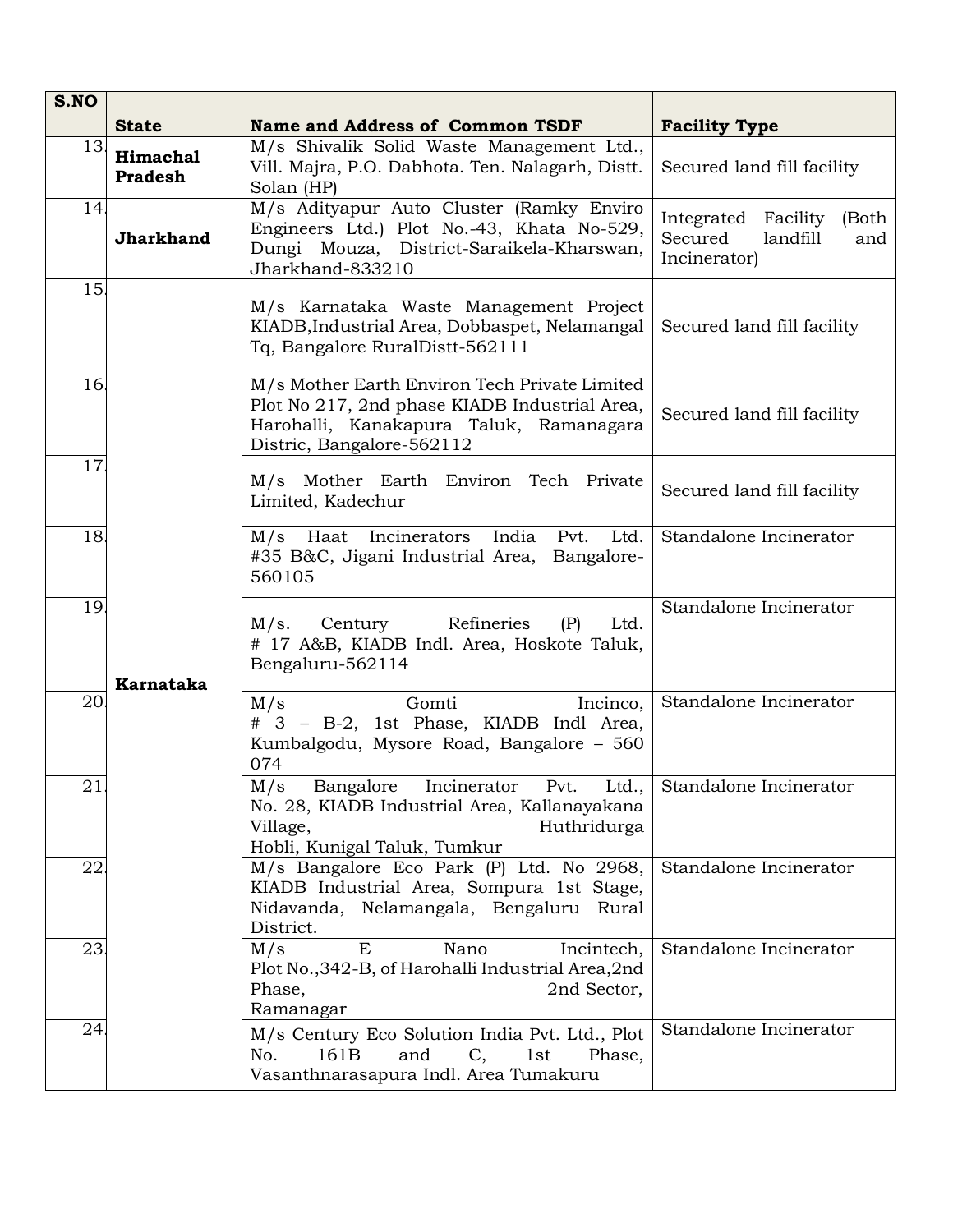| S.NO |                                 |                                                                                                                                                                                                                               |                                                                               |
|------|---------------------------------|-------------------------------------------------------------------------------------------------------------------------------------------------------------------------------------------------------------------------------|-------------------------------------------------------------------------------|
|      | <b>State</b>                    | <b>Name and Address of Common TSDF</b><br><b>Facility Type</b>                                                                                                                                                                |                                                                               |
| 25   | Kerala                          | M/s<br>Kerala<br>Enviro<br>Infrastructure<br>Ltd.,<br>TSDF<br>Project,<br>Fact-CD<br>Common<br>Inside<br>Campus,<br>Ambalmedu,<br>Kochi-682 303                                                                               | Secured land fill facility                                                    |
| 26   | <b>Madhya</b><br><b>Pradesh</b> | $\overline{M/s}$ Pithampur Industrial Waste Management<br>Private Limited, Plot No 104, Industrial area<br>Sector No. II, Pithampur, Dist.-Dhar 454775<br>(M.P.)<br>(Earlier known as M/s Madhya Pradesh Waste<br>Management) | Integrated Facility<br>(Both<br>Secured<br>landfill<br>and<br>Incinerator)    |
| 27   |                                 | M/s<br>Maharashtra<br>Enviro<br>Ltd.<br>Power<br>Plot No. CHW-01, At Village Mandwa, MIDC<br>Butibori, Taluka-Hingna Dist -Nagpur-441122                                                                                      | Integrated<br>Facility<br>(Both<br>Secured<br>landfill<br>and<br>Incinerator) |
| 28   | Maharashtra                     | Enviro<br>M/s<br>Maharashtra<br>Power<br>Ltd.<br>Plot No. 56, MIDC Ranjangaon, Taluka-Shirur,<br>Dist - Pune.                                                                                                                 | Facility<br>(Both<br>Integrated<br>Secured<br>landfill<br>and<br>Incinerator) |
| 29   |                                 | M/s Mumbai Waste Management Ltd.,<br>Plot No. P-32, MIDC Taloja, Tal: Panvel, Dist.<br>Raigad-410 208                                                                                                                         | Integrated Facility<br>(Both<br>Secured<br>landfill<br>and<br>Incinerator)    |
| 30   |                                 | M/s Trans Thane Creek Waste Management<br>Association,<br>Mahape,<br>Plot No. P-128, Shil Mahape Road, Mahape<br>Navi-Mumbai -400710                                                                                          | Secured land fill facility                                                    |
| 31   | Odisha                          | M/s Odisha Waste Management Project,<br>Plot No 420/648/1, Near Village Kanchichuan<br>PO Mangalpur, Sukinda, Distt- Jajpur                                                                                                   | Secured land fill facility                                                    |
| 32   | Punjab                          | M/s Punjab Waste Management<br>Project<br>$Vill.:-$<br>Nimbua<br>$PO:$ -<br>Rampur<br>sainia<br>(Derabasi) Distt.:-<br>Mohali<br>P <sub>b</sub><br>Opp.:- Vardhman Chemtech Ltd.                                              | Secured land fill facility                                                    |
| 33   |                                 | M/s Rajasthan Waste Management Project<br>(M/s Ramky Enviro Engineers Ltd) Survey no.<br>1018/13, Vill-Gudli, Tehsil-Mavli, Zinc Choraha<br>to Debari Railway Station Road, Dist-Udaipur<br>(Rajasthan)                       | Secured land fill facility                                                    |
| 34   | Rajasthan                       | Balotra Waste<br>Management Project<br>M/s<br>(Div of Ramky Enviro Engineers Ltd) Survey No.<br>Plot<br>$\&$<br>$No-1114/274/13$<br>&1115/274/14, Village-Kher, Tehsil-<br>Pachpadra, Dist-Barmer (Rajasthan)                 | Secured land fill facility                                                    |
| 35   |                                 | M/s Continental Petroleum Ltd.,<br>Plot<br>No.<br>$A-166$<br>162-165,<br>&<br><b>RIICO</b><br>Industrial<br>Area,<br>Behror - 301 701, Distt-Alwar                                                                            | Standalone Incinerator                                                        |